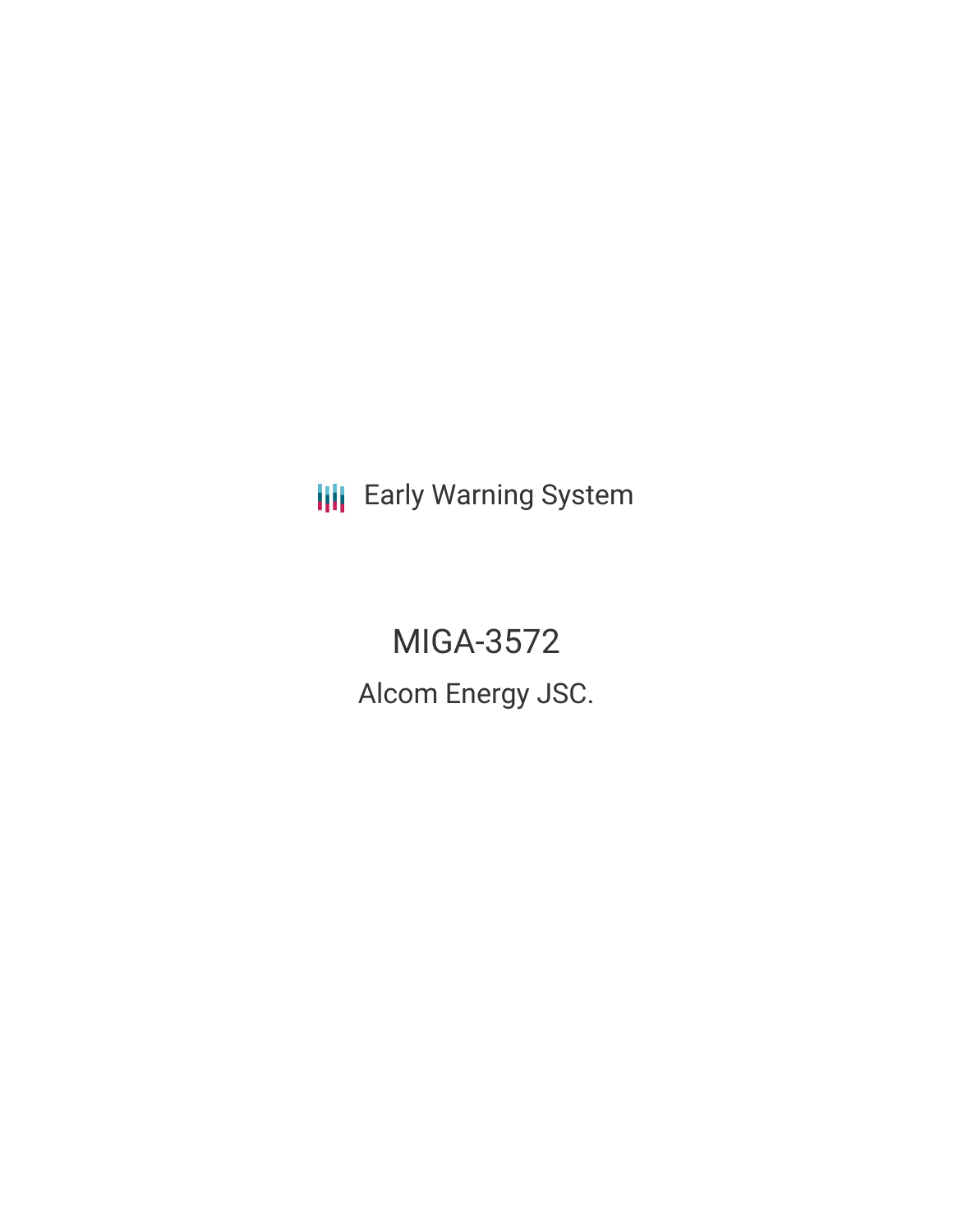

# **Quick Facts**

| <b>Countries</b>               | Egypt                                           |
|--------------------------------|-------------------------------------------------|
| <b>Financial Institutions</b>  | Multilateral Investment Guarantee Agency (MIGA) |
| <b>Status</b>                  | Proposed                                        |
| <b>Bank Risk Rating</b>        | B                                               |
| <b>Voting Date</b>             | 2017-09-20                                      |
| <b>Borrower</b>                | Industrial and Commercial Bank of China         |
| <b>Sectors</b>                 | Energy                                          |
| <b>Investment Amount (USD)</b> | $$52.16$ million                                |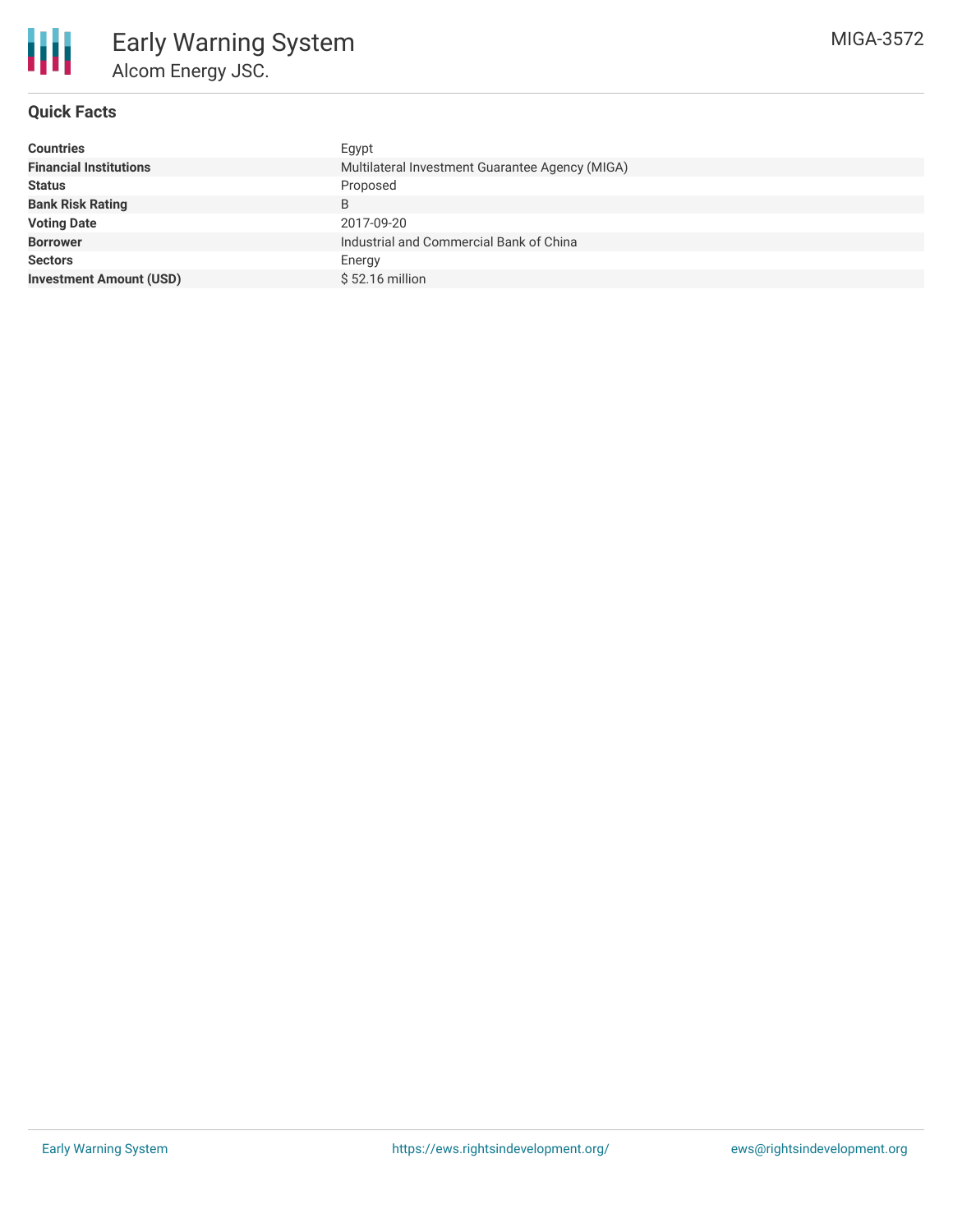

# **Project Description**

This summary describes a proposed investment by ICBC of China into ACWA Benban One for Energy, TK Company for Solar and Renewable Energy Systems JSC and Alcom Energy JSC.

The investor has applied for a MIGA guarantee of US\$86 million for a non-shareholder loan and interest and US\$82 million for swaps for up to 20 years against the risks of Transfer and Convertibility Restrictions, Breach of Contract, Expropriation and War and Civil Disturbance.

The projects are part of Egypt's Feed-in-Tariff Round Two program and consist of design, development, construction, operation and maintenance of three greenfield solar IPP facilities with installed capacities of 120MW (ACWA Benban One for Energy - 50MW, TK Company for Solar and Renewable Energy Systems JSC - 20MW and Alcom Energy JSC – 50 MW) located in the Benban solar complex in the Aswan Governorate of Egypt.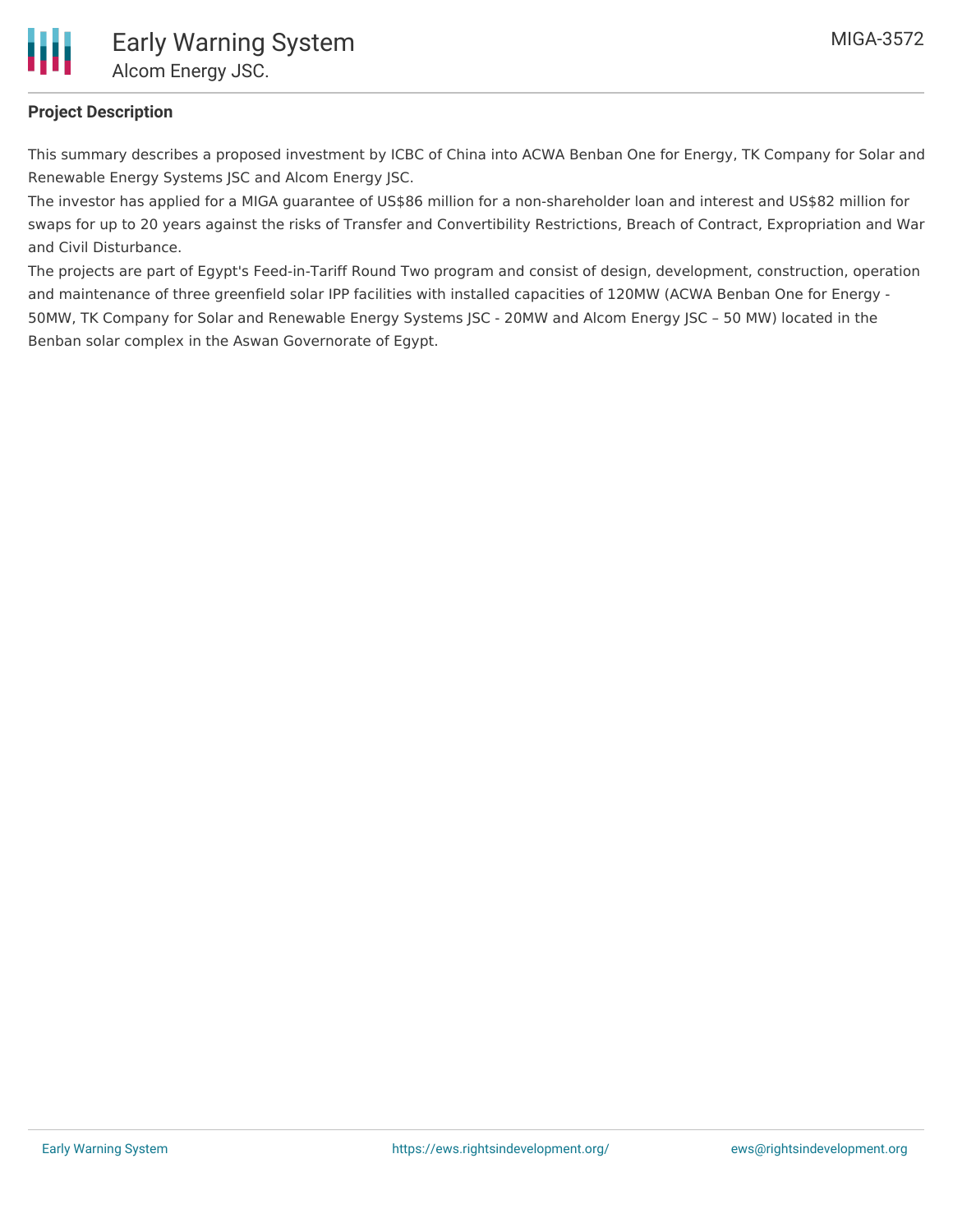

### **Investment Description**

Multilateral Investment Guarantee Agency (MIGA)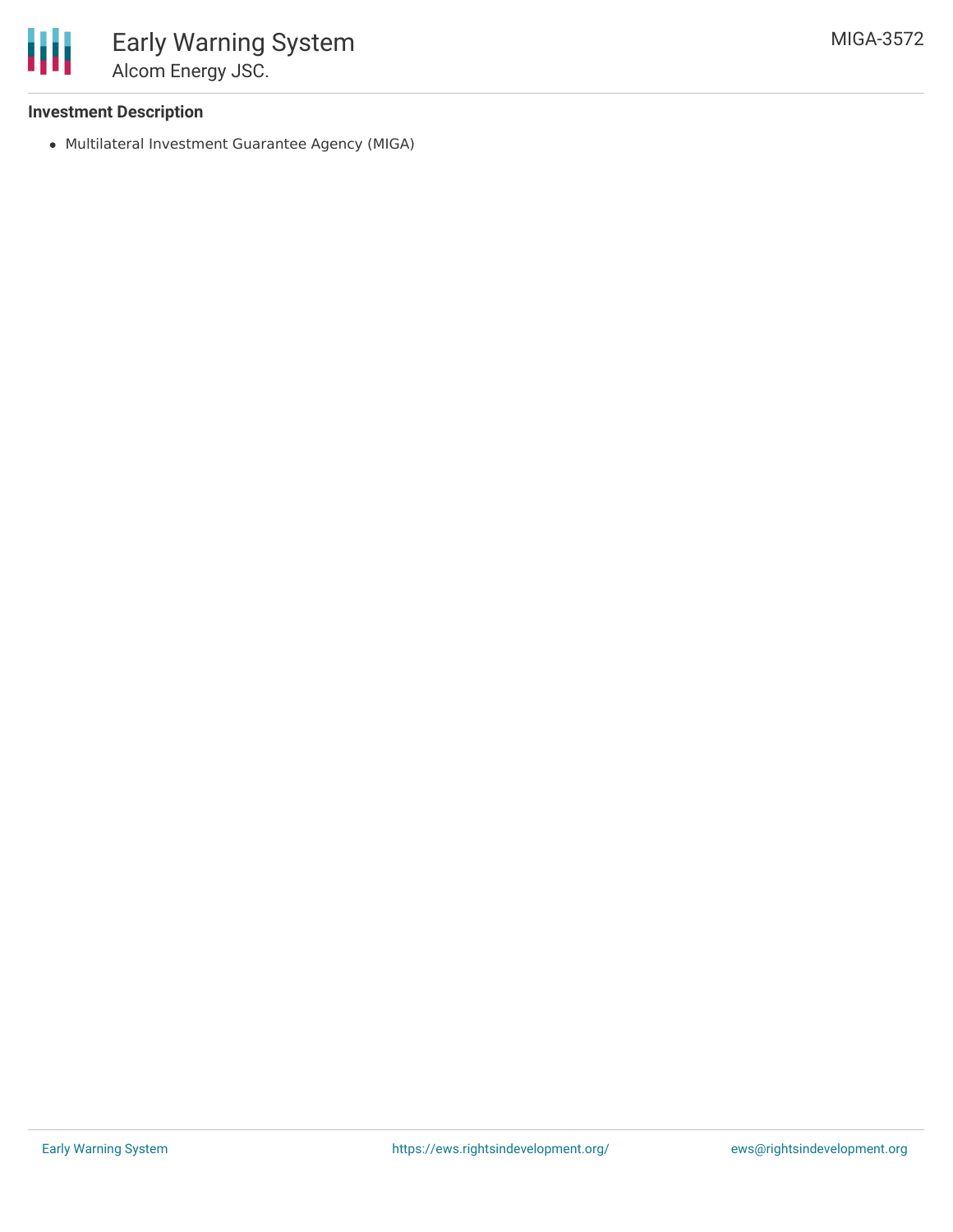

### **Contact Information**

ACCOUNTABILITY MECHANISM OF MIGA

The Compliance Advisor Ombudsman (CAO) is the independent complaint mechanism and fact-finding body for people who believe they are likely to be, or have been, adversely affected by an IFC or MIGA- financed project. If you submit a complaint to the CAO, they may assist you in resolving a dispute with the company and/or investigate to assess whether the IFC is following its own policies and procedures for preventing harm to people or the environment. If you want to submit a complaint electronically, you can email the CAO at CAO@worldbankgroup.org. You can learn more about the CAO and how to file a complaint at http://www.cao-ombudsman.org/